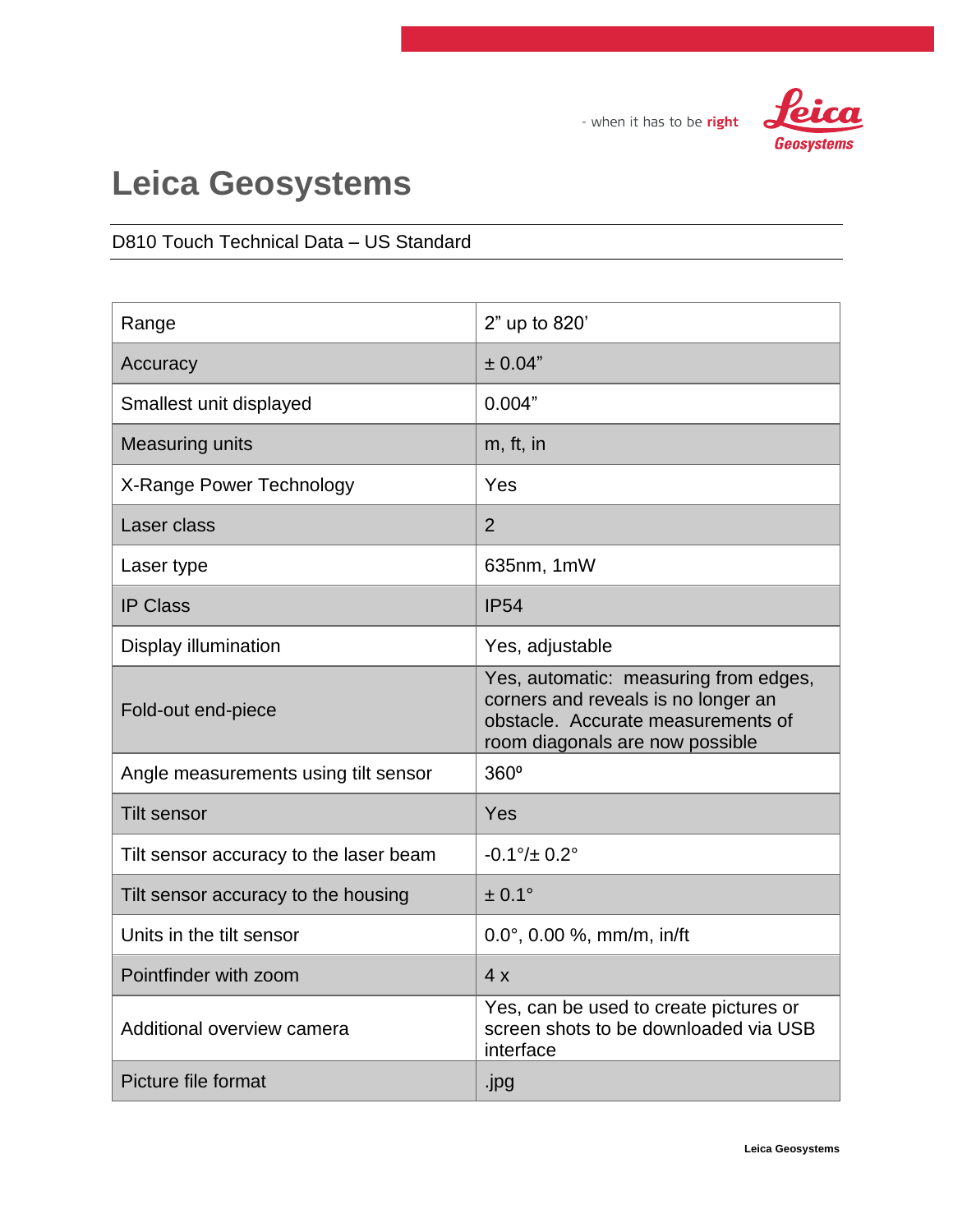

## **Leica Geosystems**

| Memory for pictures               | 80                                                                                                                                                                                                                              |
|-----------------------------------|---------------------------------------------------------------------------------------------------------------------------------------------------------------------------------------------------------------------------------|
| Memory for last measurements      | 30                                                                                                                                                                                                                              |
| Free software for Windows         | Yes                                                                                                                                                                                                                             |
| Free App for iOS and Android      | Yes                                                                                                                                                                                                                             |
| General data interface            | <b>Bluetooth<sup>®</sup> Smart</b>                                                                                                                                                                                              |
| Measurements per set of batteries | Up to 4,000*                                                                                                                                                                                                                    |
| Service life of batteries         | Up to $8 h*$                                                                                                                                                                                                                    |
|                                   |                                                                                                                                                                                                                                 |
| <b>Tripod thread</b>              | 1/4"                                                                                                                                                                                                                            |
| <b>Batteries</b>                  | Li-ion, 2.6 Ah, rechargeable                                                                                                                                                                                                    |
| <b>Battery life</b>               | Up to 4,000 measurements / 8h                                                                                                                                                                                                   |
| Charging time                     | 4 <sub>h</sub>                                                                                                                                                                                                                  |
| <b>Dimensions</b>                 | $6.5 \times 2.4 \times 1.2$ "                                                                                                                                                                                                   |
| Weight with batteries             | 8.4 oz                                                                                                                                                                                                                          |
|                                   |                                                                                                                                                                                                                                 |
| <b>Features</b>                   |                                                                                                                                                                                                                                 |
| Digital Pointfinder (4x zoom)     | Zoom in your target and measure long<br>distances even in bright sunny conditions                                                                                                                                               |
| <b>Bluetooth Keyboard Mode</b>    | You do not need additional software to<br>transfer measurements directly into excel<br>or word documents. Transfer your data<br>direct to a PC. Use your DISTO for<br>navigation or many other options in 3rd<br>party software |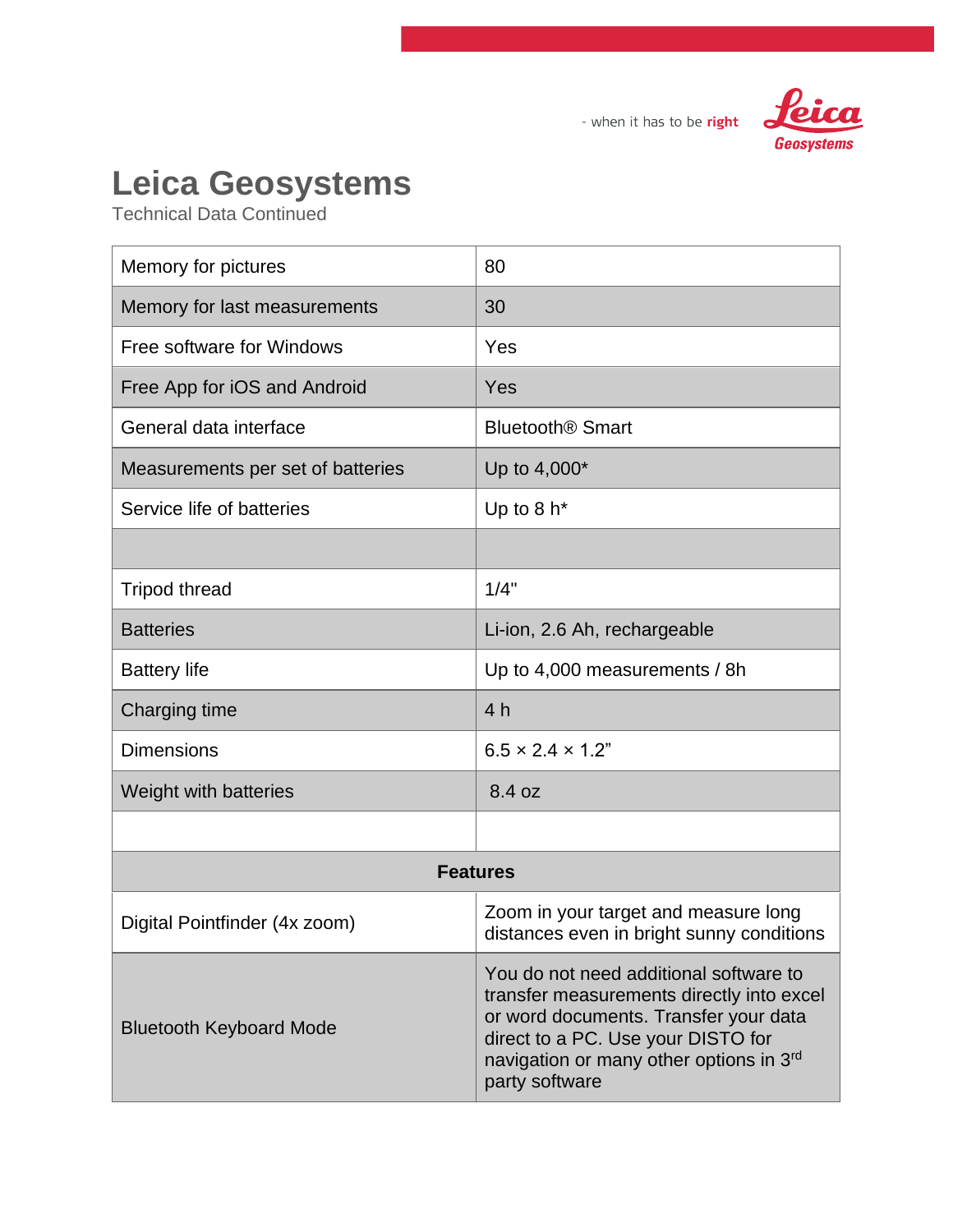



### **Leica Geosystems**

| Color 3.2" graphic display         | A clear picture and exact view of the<br>measuring target even on long distances                                                         |
|------------------------------------|------------------------------------------------------------------------------------------------------------------------------------------|
| <b>Touch screen</b>                | Large touch screen for quick, intuitive<br>operation                                                                                     |
| <b>USB</b> interface               | Easy jpg data transfer of measurements<br>to your PC                                                                                     |
| <b>Profile measurements</b>        | Make simple leveling on construction<br>sites where you need to know the height<br>differences of certain points                         |
| Inclination sensor                 | Measuring angles up to 360°, get the<br>direct horizontal distance at the press of a<br>button                                           |
|                                    |                                                                                                                                          |
| <b>Functions</b>                   |                                                                                                                                          |
| Pointfinder camera measuring       | Used to create a reference point for<br>exterior, bright sunlight & long-distance<br>measurements when the laser point is not<br>visible |
| Measure in picture 1               | Measure distance, area and diameter                                                                                                      |
| Measure in picture 2               | Measure width or area of an object with a<br>single photo                                                                                |
| Measure in picture 3               | Measure diameter: take a picture and get<br>the exact values of cylindrical objects                                                      |
| Photo gallery documentation        | Which can be downloaded to a computer<br>via USB interface. No detail about the<br>measured target points need to be lost                |
| Indirect smart horizontal distance | -Ability to measure height with angle and<br>slope distance when base is not<br>reachable                                                |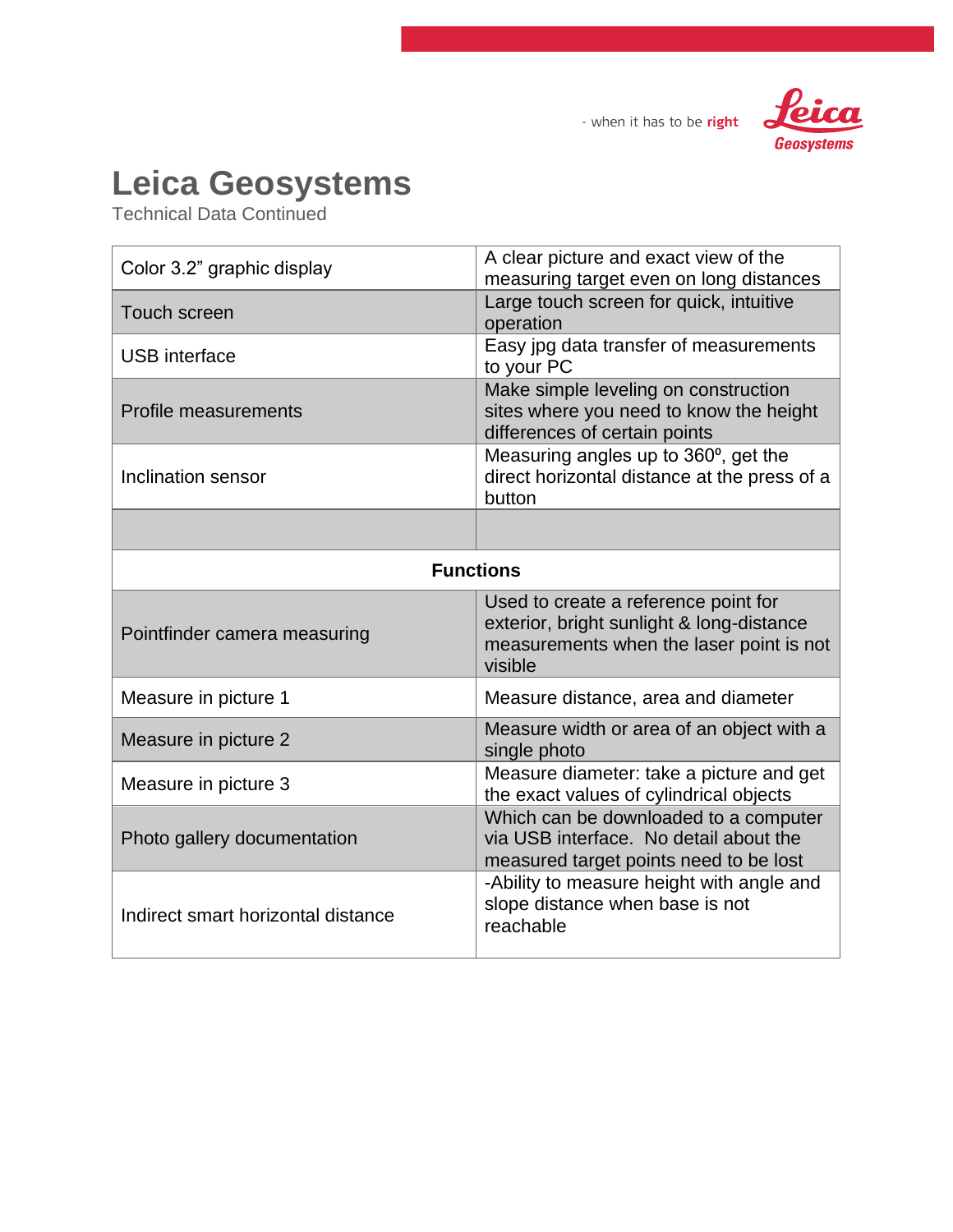



## **Leica Geosystems**

| Height tracking                                 | Heights of buildings or other targets<br>without suitable reflective points can be<br>determined, At the bottom point, distance<br>and tilt are measured to reflective targets.<br>The upper point can be targeted with the<br>digital pointfinder and does not need a<br>reflective target as only the inclination (tilt<br>angle) is needed |
|-------------------------------------------------|-----------------------------------------------------------------------------------------------------------------------------------------------------------------------------------------------------------------------------------------------------------------------------------------------------------------------------------------------|
| Long range mode                                 |                                                                                                                                                                                                                                                                                                                                               |
| Distance (key or touch)                         |                                                                                                                                                                                                                                                                                                                                               |
| Min/Max tracking                                | The flip-out end piece offers a stable<br>positioning for measurements from<br>edges, reveals and corners. Accurate<br>measurement of room diagonals is now<br>possible with the Min/Max function                                                                                                                                             |
| Permanent measurement                           | Tracking mode for continuous<br>measurement                                                                                                                                                                                                                                                                                                   |
| Addition / subtraction                          | Distances, areas or volumes can be<br>added or subtracted easily                                                                                                                                                                                                                                                                              |
| Area included room data (painter's<br>function) | Determine area of room for estimating                                                                                                                                                                                                                                                                                                         |
| Volume included room data (HVAC<br>function)    | Determines volume of room for<br>estimating                                                                                                                                                                                                                                                                                                   |
| Calculator                                      |                                                                                                                                                                                                                                                                                                                                               |
| Height profile measuring                        | Ability to track height constantly                                                                                                                                                                                                                                                                                                            |
| Tilt measurement + Compass                      | Vertical: Measures the incline angle<br>within 360°. Used in Pythagoras<br>calculations with the ability to measure<br>distance between points. 2 point uses<br>one triangle and 3 point uses 2 triangles<br>to get the direct horizontal distance with<br>the press of a button                                                              |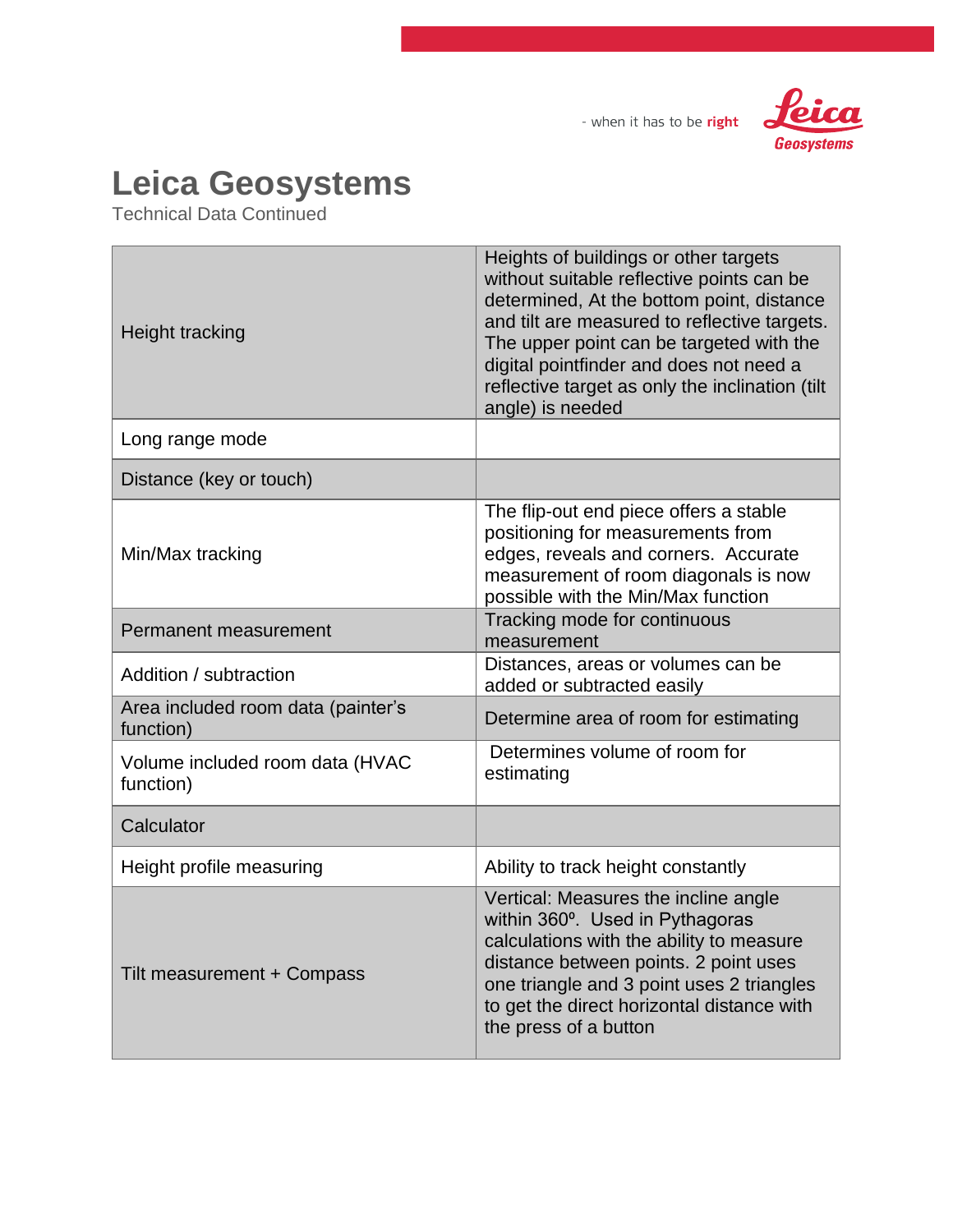



### **Leica Geosystems**

| Pythagorean 1 & 2 & 3        | Allows distances to be determined when<br>direct measurement is impossible. The<br>distance is automatically calculated from<br>2 to related measurements                                                                          |
|------------------------------|------------------------------------------------------------------------------------------------------------------------------------------------------------------------------------------------------------------------------------|
| Trapezoid 1 & 2              | Measure the slope distance of a roof<br>without the use of ladders                                                                                                                                                                 |
| Sloped objects               | Measure the slope of a roof without the<br>use of ladders. Ability to measure<br>distance between points using<br>Pythagoras calculation, 2 point uses one<br>triangle and 3 point uses 2 triangles                                |
| Save and adjust constants    |                                                                                                                                                                                                                                    |
|                              |                                                                                                                                                                                                                                    |
| Stake out                    | To stake out equal distances enter the<br>distance once and measure over-and-<br>over again. The display guides you from<br>post to post by showing the multiple of<br>the stake out distance and the distance to<br>the next post |
| Memory                       | Last 30 displays                                                                                                                                                                                                                   |
| Reference switching          | Ability to reference from the front or back<br>of the device                                                                                                                                                                       |
| Timer                        | The Timer automatically counts down to<br>zero and then takes the measurement -<br>eliminating hand movement when taking<br>measurements. 30, 5 & 2 second delay<br>options are available                                          |
| Automatic end-piece          | The flip-out end piece offers a stable<br>positioning for measurements from<br>edges, reveals and corners. Accurate<br>measurement of room diagonals is now<br>possible with the Min/Max function                                  |
| Bluetooth + DISTO Plan + USB |                                                                                                                                                                                                                                    |
|                              |                                                                                                                                                                                                                                    |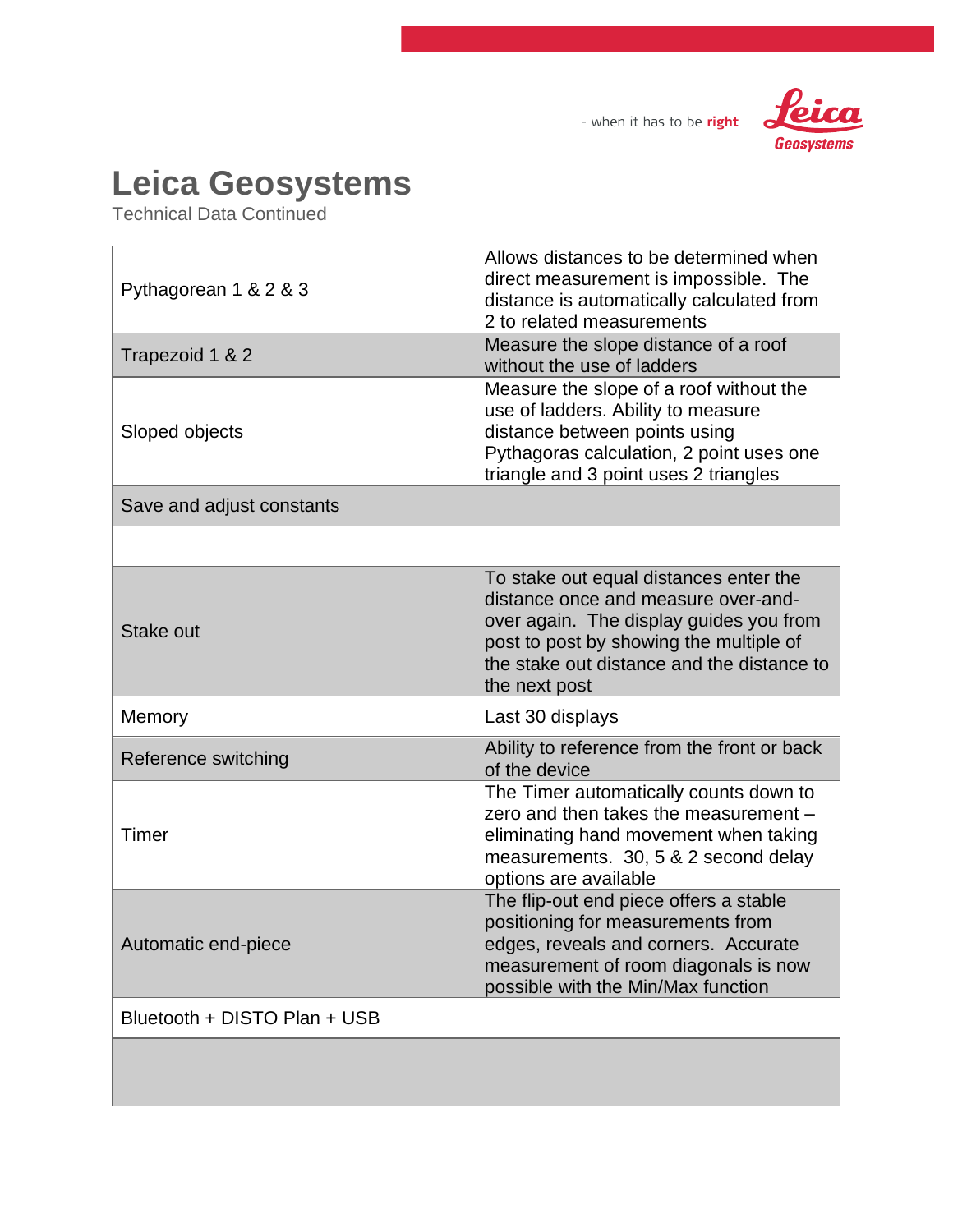

#### **Leica Geosystems**

| <b>Functions with DISTO Plan</b>                            |                                                                                                                                                                                                                                    |
|-------------------------------------------------------------|------------------------------------------------------------------------------------------------------------------------------------------------------------------------------------------------------------------------------------|
| <b>Sketch on Photo</b>                                      | Capture complex shapes (rooms,<br>facades) and export those to CAD                                                                                                                                                                 |
| <b>Sketch Plan</b>                                          | Create a sketch on a smartphone or<br>tablet and assign distance measurements<br>taken with a DISTO to each line. The<br>app's 'auto-scale' function adjusts the<br>lines' length and the result is a scaled,<br>CAD ready plan    |
| Export jpg, pdf, dxf, dwg                                   |                                                                                                                                                                                                                                    |
| Organizer                                                   | Organize into 4 categories: All, Projects,<br>Sketch on Photo & Plans and export in<br>jpg, pdf and 2D & 3D dwg/dxf format                                                                                                         |
|                                                             |                                                                                                                                                                                                                                    |
| <b>Applications</b>                                         |                                                                                                                                                                                                                                    |
| Measuring of distances and<br>documentation with DISTO Plan | Quick, easy & Accurate                                                                                                                                                                                                             |
| Measure of areas                                            | Quick, easy & Accurate                                                                                                                                                                                                             |
| Measure of volumes                                          | Quick, easy & Accurate                                                                                                                                                                                                             |
| Measure from edges & corners for<br>diagonals               | the flip-out end piece offers a stable<br>positioning for measurements from<br>edges, reveals and corners. Accurate<br>measurement of room diagonals is now<br>possible with the Min/Max function                                  |
| Exterior measure in picture                                 | minimum device required                                                                                                                                                                                                            |
| Stake out                                                   | to stake out equal distances enter the<br>distance once and measure over-and-<br>over again. The display guides you from<br>post to post by showing the multiple of<br>the stake out distance and the distance to<br>the next post |
|                                                             |                                                                                                                                                                                                                                    |